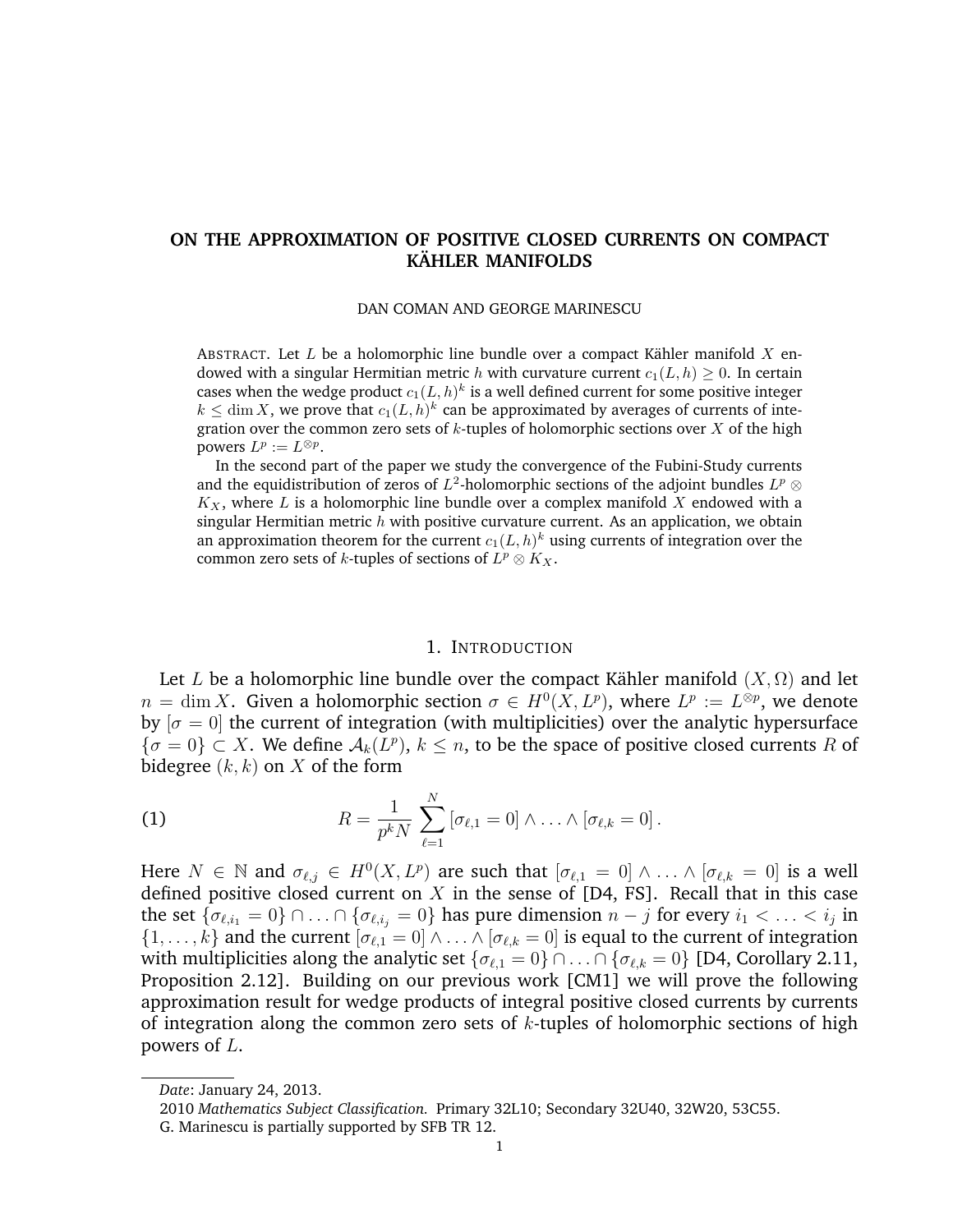**Theorem 1.1.** *Let*  $(X, \Omega)$  *be a compact Kähler manifold and*  $(L, h_0)$  *be a holomorphic line bundle on X endowed with a singular Hermitian metric*  $h_0$  *with strictly positive curvature current, i.e.*  $c_1(L, h_0) \geq c \Omega$  *on* X, for some constant  $c > 0$ . Assume that  $h_0$  is continuous *on* X \ Σ*, where* Σ *is an analytic subset of* X*. If* k ≤ codim Σ *and* h *is a singular Hermitian metric on L with curvature current*  $c_1(L, h) > 0$  *on X and with locally bounded weights on*  $X\setminus\Sigma$ , then there exists a sequence of currents  $R_j\in\mathcal{A}_k(L^{p_j})$ , where  $p_j\nearrow\infty$ , such that  $R_j$ converges weakly on  $X$  to  $c_1(L, h)^k$ .

The hypothesis on h means the following: if  $U_{\alpha}$  is an open set of X on which there exists a local holomorphic frame  $e_\alpha$  of L and  $|e_\alpha|_h = e^{-\psi_\alpha}$ , then  $\psi_\alpha$  is plurisubharmonic (psh) on  $U_{\alpha}$  and locally bounded on  $U_{\alpha} \setminus \Sigma$ . Note that in Theorem 1.1 the line bundle L is big and X is Moishezon [JS]. Hence X is a projective manifold, since it is assumed to be Kähler (see e.g.  $[MM1, Theorem 2.2.26]$ ).

The proof relies on the convergence of Fubini-Study currents obtained in [CM1, Theorem 5.4] . This follows in turn from the weak asymptotic behavior of the Bergman kernel, 1  $\frac{1}{p}\log P_p\to 0$  in  $L^1_{loc}$ , see [CM1, Theorems 1.1, 1.2]. For equidistribution results concerning some non-compact manifolds see [DMS], where the full asymptotic expansion of the Bergman kernel [MM1, Theorem 6.1.1] [MM2, Theorem 3.11] is used.

In the case that the line bundle L is *positive* (i. e. it admits a smooth Hermitian metric with positive curvature), one has the following theorem in which the approximation is achieved by using currents of integration over common zero sets of  $k$ -tuples of sections rather than averages of such.

**Theorem 1.2.** Let X be a compact Kähler manifold of dimension  $n$  and  $L$  be a positive *holomorphic line bundle on* X*. Assume that* h *is a singular Hermitian metric on* L *with* positive curvature current  $c_1(L,h)\,\geq\, 0$  such that the current  $c_1(L,h)^k$  is well defined for *some*  $k \leq n$ . Then there exist a sequence of integers  $p_j \nearrow \infty$  and sections  $\sigma_{j,1}, \ldots, \sigma_{j,k} \in$  $H^0(X, L^{p_j})$  such that  $T_j := [\sigma_{j,1} = 0] \wedge \ldots \wedge [\sigma_{j,k} = 0]$  are well defined positive closed currents *of bidegree*  $(k, k)$  and  $p_j^{-k}$   $T_j \rightarrow c_1(L, h)^k$  weakly on  $X$ .

Theorem 1.2 is a consequence of the equidistribution results of common zeros of  $k$ tuples of holomorphic sections [DS, SZ1, SZ2] and the regularization results of [D3, GZ1, BK]. The hypothesis on the wedge product current  $c_1(L,h)^k$  is that it is well defined locally, in the sense of Bedford and Taylor [BT1, BT2]. We recall briefly its definition at the beginning of Section 2.

In the situation of Theorem 1.2 for  $k = 1$ , Demailly [D1, Théorème 1.9] proved that  $c_1(L, h)$  can be approximated by currents of integration over irreducible hypersurfaces in X. Theorem 1.2 shows that these currents can actually be chosen of type  $[\sigma_i = 0]$ ,  $\sigma_j \in H^0(X, L^{p_j})$ . In the case when X is a projective homogeneous manifold or when  $X \setminus$ supp  $c_1(L, h)$  satisfies a certain convexity property it was shown in [G, Theorems 0.5, 1.6] that the approximating sections  $\sigma_i$  can be chosen is such a way that  $\{\sigma_i = 0\}$  converge in the Hausdorff metric to the support of  $c_1(L, h)$ . Such an approximation theorem with control on the supports was first proved in [DuS] for positive closed currents of bidegree (1,1) on pseudoconvex domains in  $\mathbb{C}^n$ .

When  $k = 1$ , Theorem 1.2 holds in fact in the more general case of a *big* line bundle with an arbitrary positively curved singular Hermitian metric.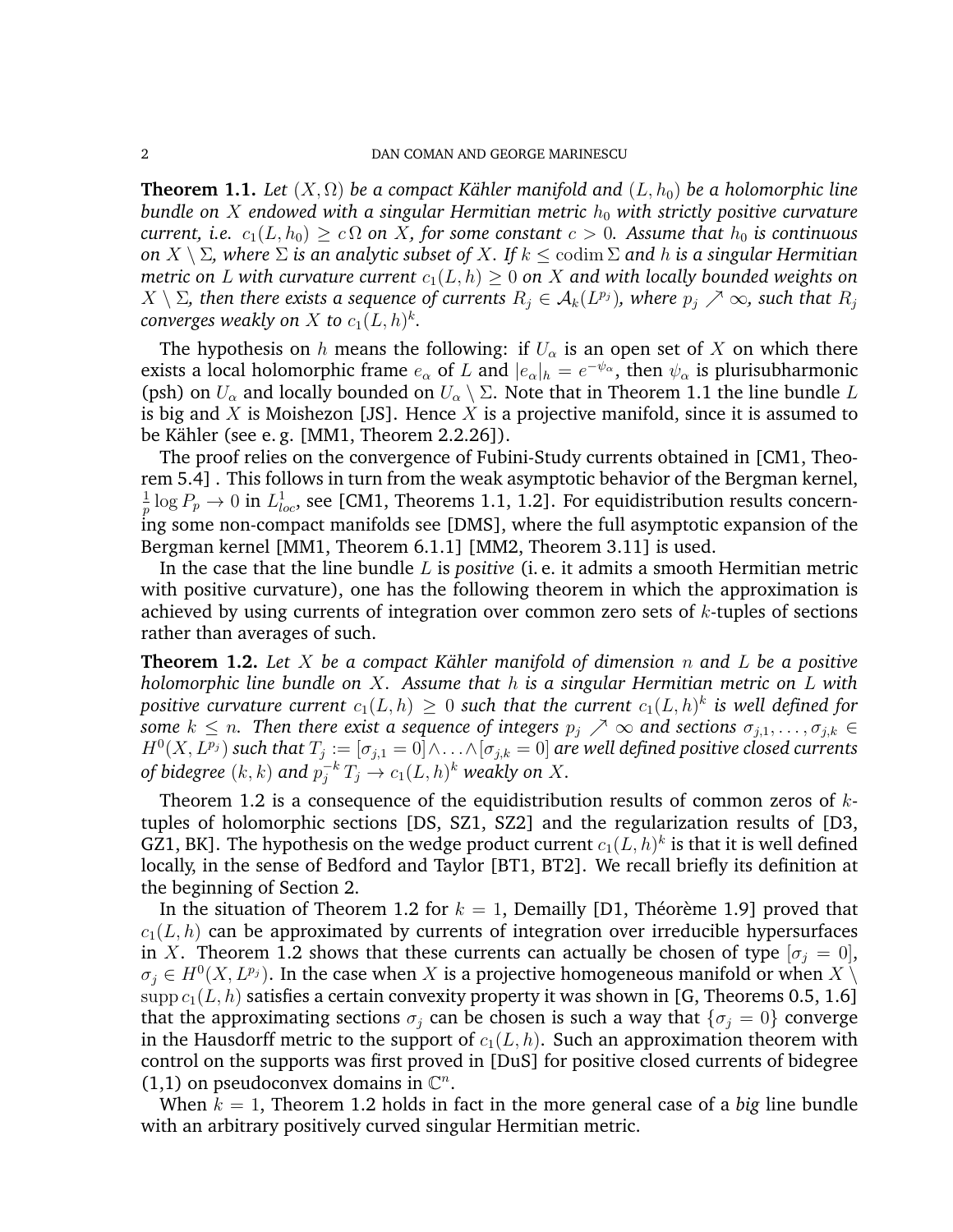**Theorem 1.3.** Let L be a big line bundle over the compact Kähler manifold X and h be a *singular Hermitian metric on L with positive curvature current*  $c_1(L, h) \geq 0$ . Then there exists a sequence of sections  $\sigma_j \in H^0(X, L^{p_j})$ , where  $p_j \nearrow \infty$ , such that  $p_j^{-1}$  $_j^{-1}\left[\sigma_j\,=\,0\right]\,\rightarrow$  $c_1(L, h)$  *weakly on* X *as*  $j \to \infty$ *.* 

Theorems 1.1, 1.2 and 1.3 are proved in Section 2. In Section 3 we consider the general framework as in [CM1] of a holomorphic line bundle L over a complex manifold X endowed with a positively curved singular Hermitian metric  $h$  which is continuous outside a compact analytic set  $\Sigma \subset X$ , and we work instead with the spaces of  $L^2$ holomorphic sections of the adjoint bundles  $L^p\otimes K_X$  relative to the metrics induced by h and some positive (1, 1) form on X. If  $\gamma_p$  are the corresponding Fubini-Study currents and  $k \leq \operatorname{codim} \Sigma$  we prove that  $\frac{1}{p^k} \gamma_p^k$  converge weakly on  $X$  to  $c_1(L, h)^k$ . We also study the equidistribution of common zeros of  $k$ -tuples of  $L^2$ -holomorphic sections of  $L^p\otimes K_X.$ We conclude Section 3 by noting that working with sections of adjoint bundles one can obtain a more general approximation theorem than Theorem 1.1, in the sense that the metric  $h_0$  is assumed to verify a weaker positivity condition. Let  $\mathcal{A}_k(L^p \otimes K_X)$  be the spaces of positive closed currents of bidegree  $(k, k)$  on  $X$  defined as in (1) using sections  $\sigma_{\ell,j} \in H^0(X, L^p \otimes K_X)$ . Namely, we prove the following:

**Theorem 1.4.** *Let*  $(X, \Omega)$  *be a compact Kähler manifold and*  $(L, h_0)$  *be a holomorphic line bundle on* X endowed with a singular Hermitian metric  $h_0$  with positive curvature current  $c_1(L, h_0) \geq 0$ . Assume that there exists an analytic subset  $\Sigma$  of X such that  $h_0$  is continuous *on*  $X \setminus \Sigma$  *and*  $c_1(L, h_0)$  *is strictly positive on*  $X \setminus \Sigma$ *, i.e.*  $c_1(L, h_0) \geq \varepsilon \Omega$  *for some continuous function*  $\varepsilon : X \setminus \Sigma \longrightarrow (0, +\infty)$ *. If*  $k \leq \text{codim } \Sigma$  *and h is a singular Hermitian metric on* L with curvature current  $c_1(L, h) \geq 0$  on X and with locally bounded weights on  $X \setminus \Sigma$ ,  $t$ hen there exists a sequence of currents  $R_j \in \mathcal{A}_k(L^{p_j} \otimes K_X)$ , where  $p_j \nearrow \infty$ , such that  $R_j$ converges weakly on  $X$  to  $c_1(L, h)^k$ .

# 2. PROOFS OF THEOREMS 1.1, 1.2 AND 1.3

We recall first the inductive definition of complex Monge-Ampère operators due to Bedford and Taylor. Let T be a positive closed current of bidimension ( $\ell, \ell$ ),  $\ell > 0$ , on an open set U in  $\mathbb{C}^n$  and let |T| denote its trace measure. If u is a psh function on U so that  $u \in L^1_{loc}(U,|T|)$  we say that the wedge product  $dd^c u \wedge T$  is well defined. This is the positive closed current of bidimension  $(\ell - 1, \ell - 1)$  defined by  $dd^c u \wedge T = dd^c(uT)$ .

If  $u_1, \ldots, u_k$  are psh functions on U we say that  $dd^c u_1 \wedge \ldots \wedge dd^c u_k$  is well defined if one can define inductively as above all intermediate currents

$$
dd^c u_{j_1} \wedge \ldots \wedge dd^c u_{j_\ell} = dd^c(u_{j_1} dd^c u_{j_2} \wedge \ldots \wedge dd^c u_{j_\ell}), \ 1 \leq j_1 < \ldots < j_\ell \leq k.
$$

The wedge product is well defined for locally bounded psh functions [BT1, BT2], for psh functions that are locally bounded outside a compact subset of a pseudoconvex open set  $U$ , or when the mutual intersection of their unbounded loci is small in a certain sense [S, D4, FS]. If  $T_j$ ,  $1 \le j \le k$ , are positive closed currents of bidegree  $(1, 1)$  on a complex manifold then one defines  $T_1 \wedge \ldots \wedge T_k$  by working with their local psh potentials.

We will need the following lemma: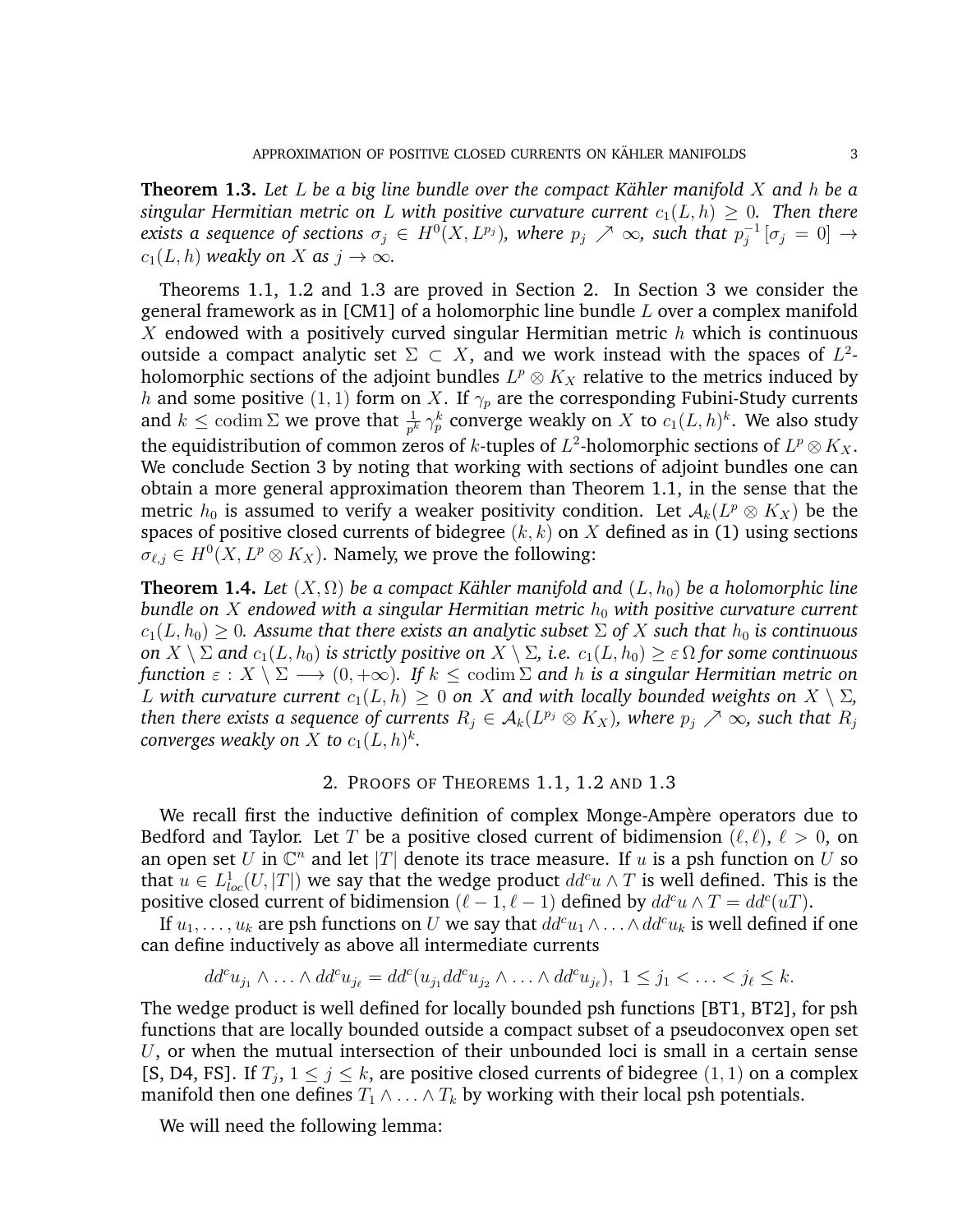**Lemma 2.1** ([KN, Lemma 2.1, p. 182]). Let  $\mu$  be a positive Radon measure on a compact *metric space* K with  $\mu(K) = 1$ , let B be the  $\sigma$ -algebra of Borel sets in K, and let  $f: X \longrightarrow \mathbb{C}$ *be a given bounded Borel measurable function. Then*

$$
\lim_{N \to \infty} \frac{1}{N} \sum_{\ell=1}^{N} f(x_{\ell}) = \int_{X} f d\mu
$$

*for almost all sequences*  $(x_{\ell}) \in \prod_{\ell=1}^{\infty} (K, \mathcal{B}, \mu)$ *.* 

*Proof of Theorem 1.1.* Since  $\dim \Sigma \leq n - k$  and h has locally bounded weights on  $X \setminus \Sigma$ ,  $c_1 (L,h)^k$  is a well defined positive closed current on  $X$  by [D4, Corollary 2.11]. The proof of Theorem 1.1 is divided in three steps.

*Step 1.* We introduce here the spaces of  $L^2$ -holomorphic section of  $L^p$  and their Fubini-Study currents that will be used in the proof. Assume for the moment that  $h$  is any singular metric on L with positive curvature current  $c_1(L, h) \geq 0$ . Let  $H^0_{(2)}(X, L^p)$  be the space of  $L^2$ -holomorphic sections of  $L^p$  relative to the metric  $h_p$  induced by  $h$  and the volume form  $\Omega^n$  on X,

$$
H_{(2)}^{0}(X, L^{p}) = \left\{ S \in H^{0}(X, L^{p}) : ||S||_{p}^{2} := \int_{X} |S|_{h_{p}}^{2} \Omega^{n} < \infty \right\},
$$

endowed with the obvious inner product. Let  $d_p = \dim H_{(2)}^0(X, L^p)$  and fix an orthonormal basis  $\{S_i^p\}$  $\{f_i^p\}_{1\leq i\leq d_p}$  of  $H^0_{(2)}(X,L^p).$  We denote by  $\gamma_p$  the Fubini-Study current of the space  $H^0_{(2)}(X,L^p)$ , defined by

(2) 
$$
\gamma_p \mid_{U_{\alpha}} = \frac{1}{2} dd^c \log \left( \sum_{i=1}^{d_p} |s_i^p|^2 \right), U_{\alpha} \subset X \text{ open},
$$

where  $d^c = \frac{1}{2\pi i} (\partial - \overline{\partial}), S_i^p = s_i^p$  $e_i^p e_\alpha^{\otimes p}$ , and  $e_\alpha$  is a local holomorphic frame for L on  $U_\alpha$ . Recall that the currents  $\gamma_p$  are independent of the choice of basis  $\{S_i^p\}$  $\{^{p}_{i}\}$  and we have

$$
\frac{1}{p}\gamma_p = c_1(L, h) + \frac{1}{2p}dd^c \log P_p,
$$

where  $P_p = \sum_{i=1}^{d_p} |S_i^p|$  $\mathbb{P}^p_i|^2_{h_p}$  is the Bergman kernel function of the space  $H^0_{(2)}(X, L^p)$  (cf. [CM1, Lemma 3.2] or [CM2, Lemma 3.8]). If  $S \in H^0(X, L^p)$  the Lelong-Poincaré equation [MM1, Theorem 2.3.3] takes the form

$$
\frac{1}{p}[S=0] = c_1(L, h) + \frac{1}{2p} dd^c \log |S|^2_{h_p}.
$$

Let  $\theta$  be a closed smooth (1,1) form representing the first Chern class of L. Then any positive closed current T of bidegree  $(1,1)$  in the first Chern class of L can be written at  $T = \theta + dd^c \varphi$  where  $\varphi$  is a  $\theta$ -psh function on X. These are quasiplurisubharmonic (qpsh) functions  $\varphi$  on X, i.e. functions that can be written locally as a sum of a psh function and a smooth one, such that the current  $\theta + dd^c \varphi \geq 0$ . It follows by the inductive (local) definition of the complex Monge-Ampère operator that if, for some  $k \leq n$ , the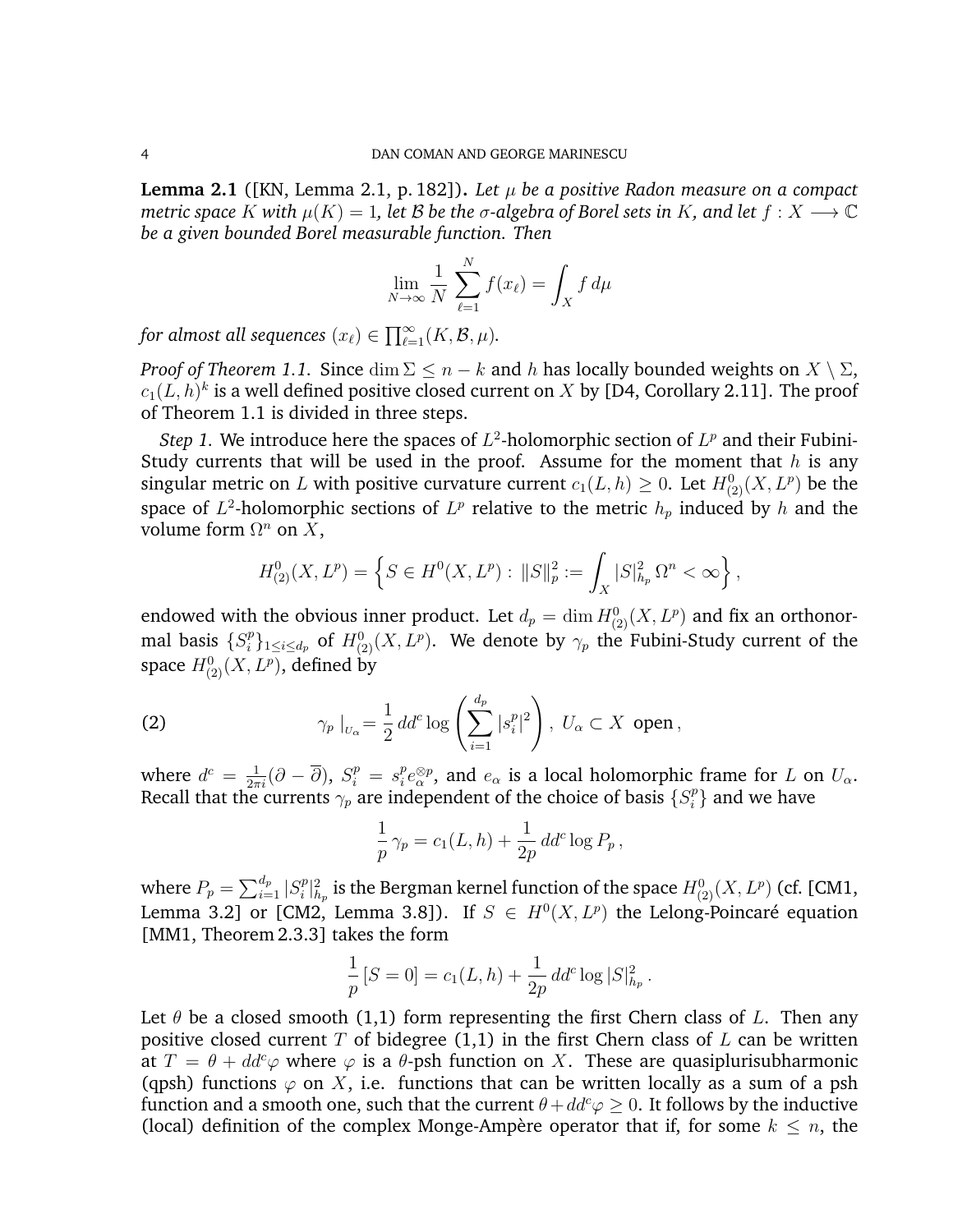wedge product currents  $c_1(L,h)^k,\ \gamma_p^k,\ [\sigma_1=0]\wedge\ldots\wedge[\sigma_k=0]$  are well defined, where  $\sigma_i \in H^0(X,L^p)$ , then

(3) 
$$
\frac{1}{p^k} \int_X \gamma_p^k \wedge \Omega^{n-k} = \frac{1}{p^k} \int_X [\sigma_1 = 0] \wedge \ldots \wedge [\sigma_k = 0] \wedge \Omega^{n-k} = \int_X c_1(L, h)^k \wedge \Omega^{n-k},
$$

all being equal to  $\int_X \theta^k \wedge \Omega^{n-k}$  (cf. [GZ1]).

We identify the unit sphere  $S^p$  of  $(H^0_{(2)}(X,L^p),\|\cdot\|_{L^2})$  to the unit sphere  $S^{2d_p-1}$  in  $\mathbb{C}^{d_p}$ by

$$
\mathbf{S}^{2d_p-1} \ni a = (a_1, \dots, a_{d_p}) \longmapsto S_a = \sum_{i=1}^{d_p} a_i S_i^p \in \mathcal{S}^p,
$$

and we let  $\lambda_p$  be the probability measure on  $S^p$  induced by the normalized surface measure on  $\mathbf{S}^{2d_p-1}$ , denoted also by  $\lambda_p$  (i.e.  $\lambda_p(\mathbf{S}^{2d_p-1})=1$ ). If  $k\geq 2$ , we let  $\lambda_p^k$  denote the product measure on  $(\mathcal{S}^p)^k$  determined by  $\lambda_p.$ 

*Step 2.* We consider now the case when the metric h has strictly positive curvature current and is continuous on  $X \setminus \Sigma$ . By [CM1, Theorem 5.4] (see also [CM1, Theorems 1.1, 1.2]), there exists  $p_0$  so that the currents  $c_1(L, h)^k$  and  $\gamma_p^k$ , for  $p \ge p_0$ , are well defined and  $\frac{1}{p^k} \gamma_p^k \to c_1(L, h)^k$  weakly on X as  $p \to \infty$ . Moreover, for each  $p \ge p_0$  there exists a set  $\bar{\mathcal{N}_p} \subset (\mathcal{S}^p)^k$  with  $\lambda_p^k(\mathcal{N}_p) = 0$  such that

$$
[\sigma = 0] := [\sigma_1 = 0] \wedge \ldots \wedge [\sigma_k = 0], \text{ where } \sigma = (\sigma_1, \ldots, \sigma_k) \in (\mathcal{S}^p)^k \setminus \mathcal{N}_p,
$$

is a well defined positive closed current of bidegree  $(k, k)$  on X and

$$
\int_{(\mathcal{S}^p)^k} \left\langle [\sigma = 0], \theta \right\rangle d\lambda_p^k = \left\langle \gamma_p^k, \theta \right\rangle,
$$

for every test form  $\theta$  on X.

Let  $\{\theta_m\}_{m>1}$  be a dense set of smooth  $(n-k, n-k)$  forms on X and let  $p \geq p_0$ . We define the function

$$
f_m: (\mathcal{S}^p)^k \to \mathbb{C}, \ f_m(\sigma) = \left\{ \begin{array}{l} \langle [\sigma = 0], \theta_m \rangle, \ \text{if } \sigma \in (\mathcal{S}^p)^k \setminus \mathcal{N}_p, \\ 0, \ \text{if } \sigma \in \mathcal{N}_p. \end{array} \right.
$$

Then  $f_m$  is Borel measurable and bounded in view of (3). Since  $\lambda_p^k(\mathcal N_p)=0$ , Lemma 2.1, applied to the finite collection of functions  $f_m$ ,  $1 \leq m \leq p$ , implies that for almost all sequences  $(\sigma_\ell) \in \prod_{\ell=1}^\infty ((\mathcal{S}^p)^k \setminus \mathcal{N}_p, \lambda_p^k)$  we have

$$
\frac{1}{N}\sum_{\ell=1}^N f_m(\sigma_\ell) = \frac{1}{N}\sum_{\ell=1}^N \langle [\sigma_\ell = 0], \theta_m \rangle \to \int_{(\mathcal{S}^p)^k} f_m d\lambda_p^k = \langle \gamma_p^k, \theta_m \rangle,
$$

as  $N \to \infty$ , for all  $m, 1 \le m \le p$ .

It folows that for each  $p \geq p_0$  there exists a current  $T_p = \frac{1}{N}$  $\frac{1}{N_p}\, \sum_{\ell=1}^{N_p} [\sigma^p_\ell \, = \, 0], \text{ where}$  $N_p \in \mathbb{N}$ ,  $\sigma_\ell^p \in (\mathcal{S}^p)^k \setminus \mathcal{N}_p$ , such that

(4) 
$$
\left|\langle T_p,\theta_m\rangle-\langle\gamma_p^k,\theta_m\rangle\right|<1\,,\ 1\leq m\leq p.
$$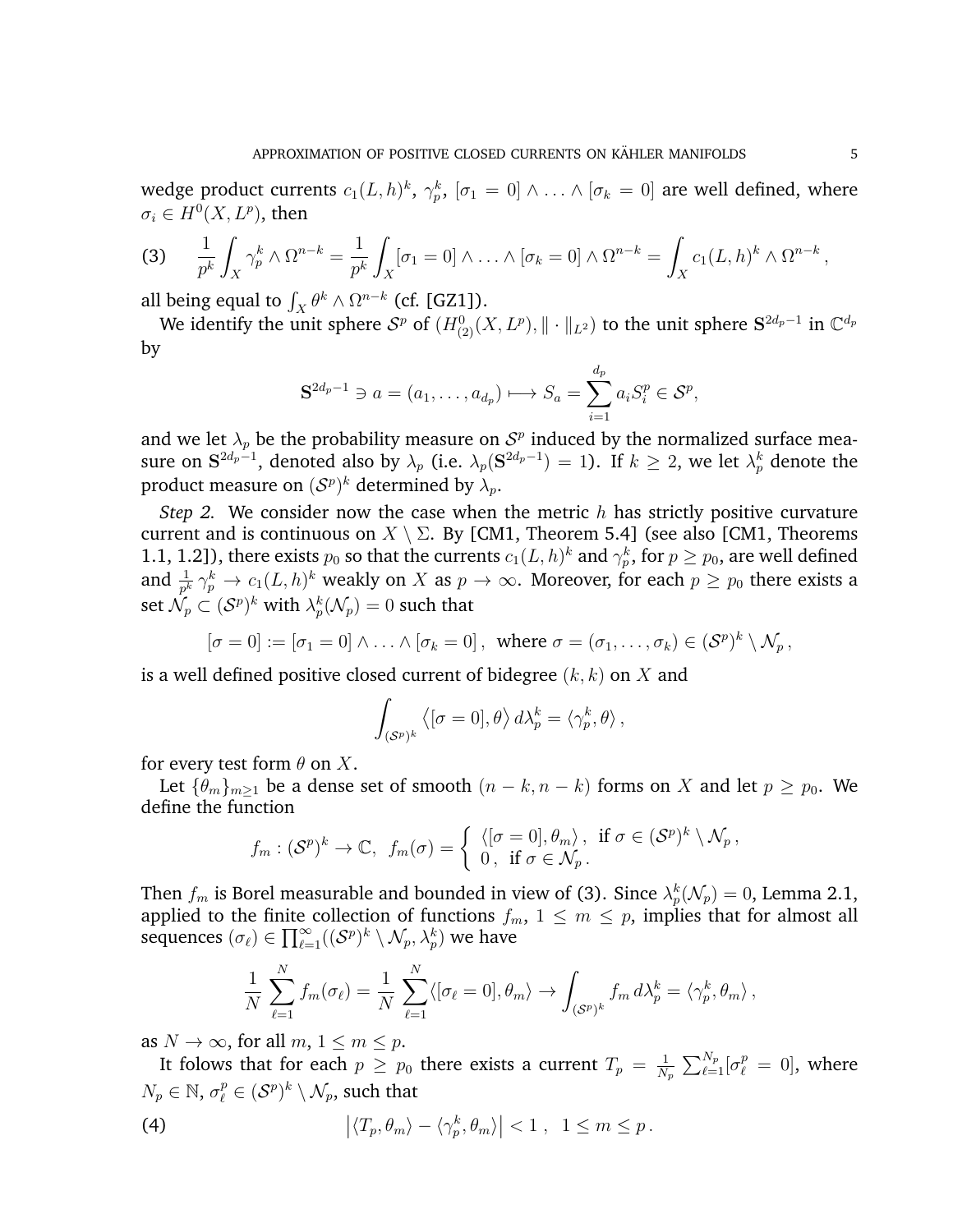By (3) the currents  $\frac{1}{p^k} \gamma_p^k$  and  $R_p := \frac{1}{p^k} T_p \in \mathcal{A}_k(L^p)$  have uniformly bounded mass. Since 1  $\frac{1}{p^k}\gamma_p^k\to c_1(L,h)^k,$  we conclude by (4) that  $R_p\to c_1(L,h)^k$  weakly on  $X$  as  $p\to\infty.$ 

*Step 3.* We treat here the general case when h has locally bounded weights on  $X \setminus \Sigma$ and  $c_1(L, h) \geq 0$ . Fix a smooth Hermitian metric  $h_s$  on L and let  $\theta = c_1(L, h_s)$ . By [D2] (see also [GZ1]) the set of positively curved singular metrics on  $L$  is in one-toone correspondence with the set of  $\theta$ -psh functions on X. Let  $\varphi$ , resp.  $\varphi_0$ , be the  $\theta$ -psh function determined by  $h$ , resp.  $h_0$ .

By hypothesis,  $\varphi$  is locally bounded on  $X \setminus \Sigma$ ,  $\varphi_0$  is continuous on  $X \setminus \Sigma$ , and

$$
c_1(L, h) = \theta + dd^c \varphi \ge 0, \ \ c_1(L, h_0) = \theta + dd^c \varphi_0 \ge c \Omega.
$$

Subtracting a constant we may assume  $\varphi$  < 0 on X. By [DP, Theorem 3.2] (see also [D3, Proposition 3.7]) there exist a sequence of qpsh functions  $\varphi_j < 0$  decreasing to  $\varphi$  on X and a sequence  $\varepsilon_j \in (0, c)$ ,  $\varepsilon_j \searrow 0$ , such that  $\varphi_j$  are smooth on  $X \setminus \Sigma$  and  $\theta + dd^c \varphi_j \ge -\varepsilon_j \Omega$ on X. If  $\tilde{\varphi}_i = (1 - \varepsilon_i/c)\varphi_i + (\varepsilon_i/c)\varphi_0$  then

$$
\theta + dd^c \widetilde{\varphi}_j \ge \theta - (1 - \varepsilon_j/c)(\theta + \varepsilon_j \Omega) + (\varepsilon_j/c)(-\theta + c\Omega) = (\varepsilon_j^2/c)\Omega,
$$

hence  $\tilde{\varphi}_j$  are  $\theta$ -psh. Let  $h_j$  denote the metric on L determined by  $\tilde{\varphi}_j$ , so  $c_1(L, h_j) \ge$  $(\varepsilon_j^2/c)$  Ω on X and  $h_j$  is continuous on  $X \setminus \Sigma$ .

We claim that  $c_1(L, h_j)^k \to c_1(L, h)^k$  weakly on  $X$  as  $j \to \infty$ . Indeed, let  $U \subset X$  be a coordinate ball and write  $\theta = dd^c \chi$ ,  $\Omega = dd^c \rho$ , where  $\chi$ ,  $\rho$  are smooth functions so that  $\chi$  < 0,  $\rho$  > 0 on *U*. The functions

$$
\psi_j = (1 - \varepsilon_j/c)(\chi + \varphi_j) + \varepsilon_j \rho \,, \ \psi_0 = \chi + \varphi_0 - c\rho \,,
$$

are continuous on  $U\setminus\Sigma$  and psh on  $U$ , since  $dd^c\psi_j\geq (\varepsilon_j^2/c)\,\Omega,$   $dd^c\psi_0\geq 0.$  As  $\chi< 0,$   $\rho> 0,$  $0 > \varphi_i \searrow \varphi, \varepsilon_j \searrow 0$ , it follows that  $\psi_i \searrow \chi + \varphi$  on U. Note that on U

$$
c_1(L, h_j) = \theta + dd^c \widetilde{\varphi}_j = dd^c \widetilde{\psi}_j \text{ where } \widetilde{\psi}_j = \psi_j + (\varepsilon_j/c)\psi_0.
$$

Since  $k \leq$  codim  $\Sigma$ , it follows by [D4, Corollary 2.11] that  $(dd^c\psi_j)^{k-\ell} \wedge (dd^c\psi_0)^{\ell}$ ,  $(dd^c(\chi +$  $(\varphi))^{k-\ell}\wedge (dd^c \psi_0)^\ell,\, 0\leq \ell\leq k,$  are well defined positive closed currents on  $U.$  Moreover, since  $\varepsilon_j \to 0$  and by [D4, Proposition 2.9],  $(dd^c\psi_j)^{k-\ell} \wedge (dd^c\psi_0)^{\ell} \to (dd^c(\chi + \varphi))^{k-\ell} \wedge$  $(dd^c\psi_0)^{\ell}$ , we have

$$
c_1(L, h_j)^k = (dd^c \widetilde{\psi}_j)^k = \sum_{\ell=0}^k {k \choose \ell} \frac{\varepsilon_j^{\ell}}{c^{\ell}} (dd^c \psi_j)^{k-\ell} \wedge (dd^c \psi_0)^{\ell} \to c_1(L, h)^k,
$$

weakly on U as  $j \to \infty$ .

Let  $\{\theta_m\}_{m>1}$  be a dense set of smooth  $(n-k, n-k)$  forms on X. Applying the result of Step 2 to each metric  $h_i$  we obtain a sequence of integers  $p_i \nearrow \infty$  and of currents  $R_j \in \mathcal{A}_k(L^{p_j})$  such that

$$
\left| \left\langle R_j, \theta_m \right\rangle - \left\langle c_1(L, h_j)^k, \theta_m \right\rangle \right| < 1/j, \ 1 \le m \le j.
$$

Since  $R_j$ ,  $c_1(L, h_j)^k$ , have uniformly bounded mass and  $c_1(L, h_j)^k \to c_1(L, h)^k$ , it follows that  $R_j \to c_1(L, h)^k$  weakly on X as  $j \to \infty$ . The proof of Theorem 1.1 is complete.  $\square$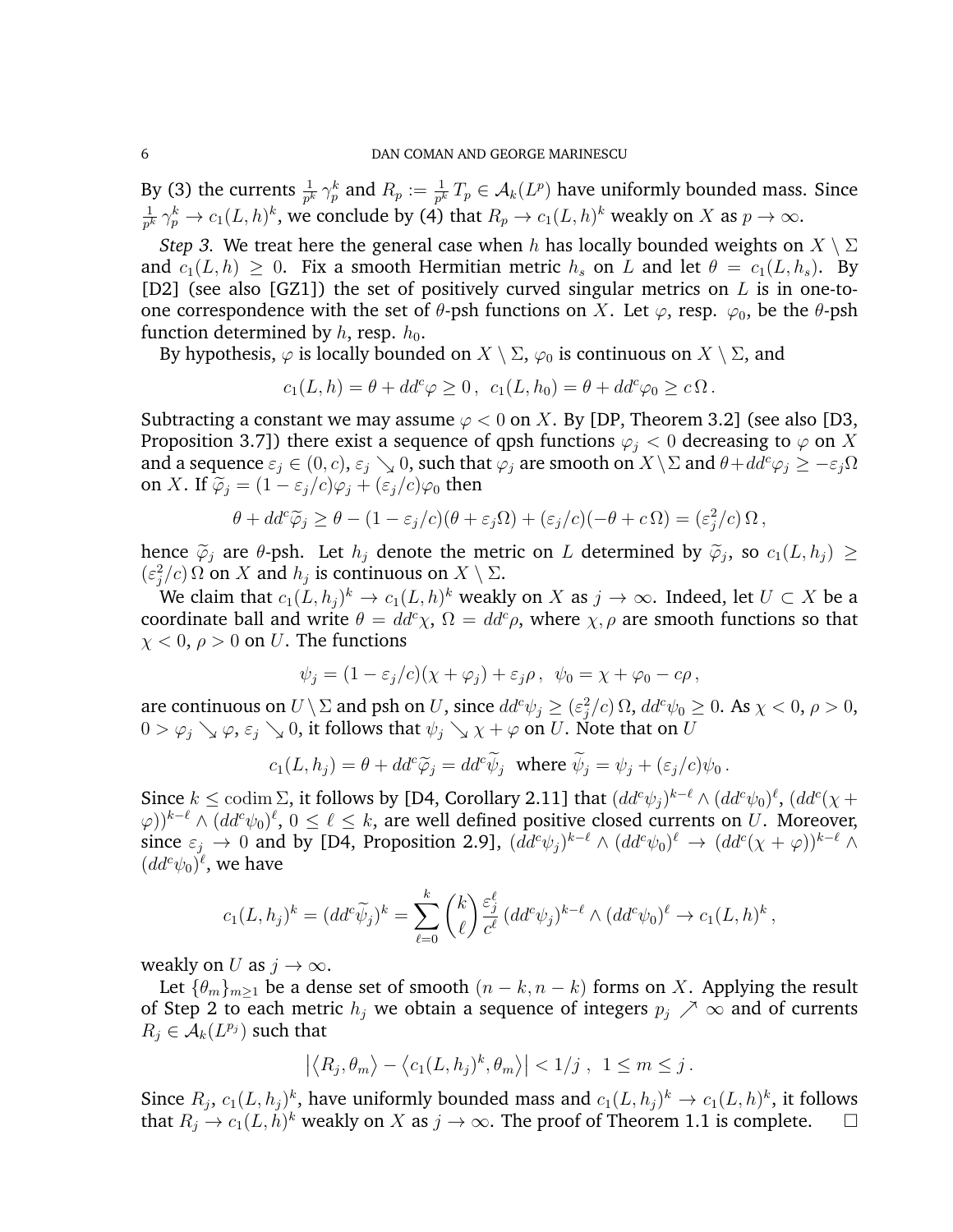**Remark 2.2.** The hypothesis of Theorem 1.1 that X carries a Kähler form  $\Omega$  is essential. In Step 2 of the proof we apply [CM1, Theorem 5.4], which requires X to be a Kähler manifold. Moreover, we use that  $\Omega$  is a Kähler form in formula (3), which shows that all currents  $\frac{1}{p^k} \gamma_p^k$ ,  $R_p \in \mathcal{A}_k(L^p)$ , have equal mass with respect to  $\Omega^{n-k}$ .

*Proof of Theorem 1.2.* We note first that Theorem 1.2 holds if h is a smooth metric with positive curvature  $c_1(L, h) > 0$ . Indeed, by [DS, Théorème 7.3] (see also [SZ2]) there exist sections  $\sigma_{p,1},\ldots,\sigma_{p,k}\in H^0(X,L^p)$  such that  $[\sigma_{p,1}=0]\wedge\ldots\wedge[\sigma_{p,k}=0]$  are well defined positive closed currents of bidegree  $(k, k)$  and  $\frac{1}{p^k} [\sigma_{p,1} = 0] \wedge \ldots \wedge [\sigma_{p,k} = 0] \to c_1(L, h)^k$ weakly on X as  $p \to \infty$ .

We consider next the general case of a singular metric h with  $c_1(L, h) > 0$  and such that the current  $c_1(L, h)^k$  is well defined for some  $k \leq n$ . Let  $h_0$  be a smooth metric on  $L$ such that  $\Omega = c_1(L, h_0)$  is a Kähler form on X and let  $\varphi$  be the  $\Omega$ -psh function determined by h (see [D2, GZ1]). The regularization theorem [BK, Theorem 1] (see also [D3], [GZ1, Theorem 8.1]) yields a decreasing sequence of smooth  $\Omega$ -psh functions  $\varphi_j \searrow \varphi$  on X. Subtracting a constant, we may assume that  $\varphi_1 < 0$  on X. Then  $\psi_j := \frac{j}{j+1} \varphi_j$  are smooth Ω-psh functions on X and  $\psi_j \searrow \varphi$  as  $j \to \infty$ . If  $h_j$  is the metric on L defined by  $\psi_j$  then  $c_1(L, h_j) = \Omega + dd^c \psi_j \ge \frac{1}{j+1} \Omega > 0$ . Since the Monge-Ampère operator is continuous on decreasing sequences it follows that  $c_1(L, h_j)^k \to c_1(L, h)^k$  weakly on  $X$ .

We proceed now as in Step 3 from the proof of Theorem 1.1. Let  $\{\theta_m\}_{m>1}$  be a dense set of smooth  $(n - k, n - k)$  forms on X. As noted at the beginning of the proof, we can apply the conclusion of Theorem 1.2 for each smooth positively curved metric  $h_j$ . Thus we obtain a sequence of integers  $p_j\nearrow\infty$  and sections  $\sigma_{j,1},\ldots,\sigma_{j,k}\in H^0(X,L^{p_j})$  such that  $T_j := [\sigma_{j,1} = 0] \wedge \ldots \wedge [\sigma_{j,k} = 0]$  are well defined positive closed currents of bidegree  $(k, k)$  and

$$
\left| \left\langle p_j^{-k} T_j, \theta_m \right\rangle - \left\langle c_1(L, h_j)^k, \theta_m \right\rangle \right| < 1/j, \ 1 \le m \le j.
$$

Since the currents  $p_j^{-k}T_j$ ,  $c_1(L, h_j)^k$ , have uniformly bounded mass and  $c_1(L, h_j)^k \to$  $c_1(L, h)^k$ , it follows that  $p_j^{-k} T_j \to c_1(L, h)^k$  weakly on X as  $j \to \infty$ .  $\Box$ 

*Proof of Theorem 1.3.* Since L is big, it carries a singular Hermitian metric  $h_0$  with strictly positive curvature current [JS] (see also [MM1, Theorem 2.3.8]). If  $h$  is any such metric, [CM1, Theorem 5.1] shows that there exists a sequence of sections  $\sigma_p \in H^0(X, L^p)$  such that  $\frac{1}{p} [\sigma_p = 0] \to c_1(L, h)$  weakly on X as  $p \to \infty$ .

Assume now that  $h$  is a singular Hermitian metric on  $L$  with positive curvature current  $c_1(L, h) \geq 0$ . Let  $h_s$  be a fixed smooth metric on  $L, \theta = c_1(L, h_s)$ , and let  $\varphi, \varphi_0$  be the  $\theta$ -psh functions determined by  $h$ , resp.  $h_0$ . If  $h_j$  is the singular metric on  $L$  determined by the  $\theta$ -psh function  $\varphi_i = (j\varphi + \varphi_0)/(j + 1)$  then its curvature is a Kähler current, since  $c_1(L, h_j) \ge (j+1)^{-1} c_1(L, h_0)$ . As  $\varphi_j \to \varphi$  in  $L^1(X)$ , it follows that  $c_1(L, h_j) \to c_1(L, h)$ weakly on  $X$ . Then we conclude the proof proceeding as at the end of the proof of Theorem 1.2, since Theorem 1.3 holds for each metric  $h_i$ . .

**Example 2.3.** We conclude this section by discussing a fundamental example where Theorem 1.2 applies. Consider the line bundle  $L = \mathcal{O}(1)$  over  $X = \mathbb{P}^n$ . The global holomorphic sections of  $L^d$  are given by homogeneous polynomials of degree d on  $\mathbb{C}^{n+1}$ . If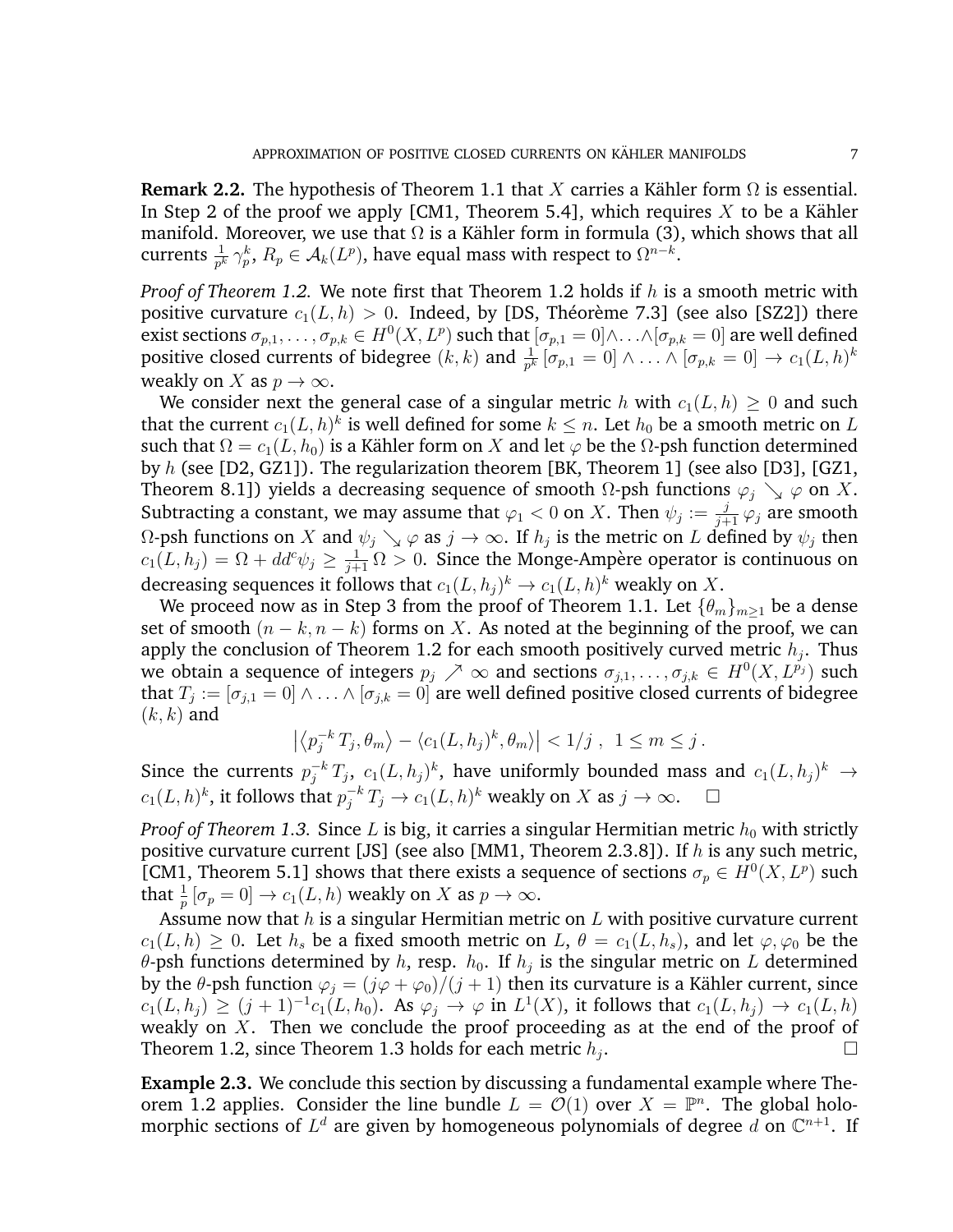$\omega$  denotes the Fubini-Study Kähler form on  $\mathbb{P}^n$  then the set of singular metrics h on L is in one-to-one correspondence to the set of  $\omega$ -psh functions  $\varphi$  on  $\mathbb{P}^n$ , and we have  $c_1(L, h) = \omega + dd^c \varphi$  ([D2], [GZ1]). Moreover, the latter class is in one-to-one correspondence to the Lelong class  $\mathcal{L}(\mathbb{C}^n)$  of entire psh functions with logarithmic growth, where we consider the standard embedding  $\mathbb{C}^n \hookrightarrow \mathbb{P}^n$  (cf. [GZ1, Section 2]). Recall that a psh function u on  $\mathbb{C}^n$  is said to have logarithmic growth if  $u(z) \leq \log^+ \|z\| + C$  holds on  $\mathbb{C}^n$ , with some constant  $C$  depending on  $u$ .

The domain  $DMA(\mathbb{P}^n, \omega)$  of the complex Monge-Ampère operator is defined in [CGZ] to be the set of  $\omega$ -psh functions  $\varphi$  on  $\mathbb{P}^n$  for which there is a positive Radon measure  $MA(\varphi)$  with the following property: If  $\{\varphi_i\}$  is any sequence of *bounded*  $\omega$ -psh functions decreasing to  $\varphi$  then  $(\omega + dd^c \varphi_j)^n \to M\dot{A}(\varphi)$ , in the weak sense of measures. We set  $(\omega + dd^c \varphi)^n := MA(\varphi)$ . This domain includes all the classes in which the operator was defined earlier, either as a consequence of the local theory [BT1, BT2, Ce, Bl1, Bl2], or genuinely in the compact setting (the class  $\mathcal E$  from [GZ2]).

**Theorem 2.4.** For every  $\varphi \in DMA(\mathbb{P}^n, \omega)$  there exist a sequence of integers  $d_j \nearrow \infty$  and n $tuples$   $(P_{j,1}, \ldots, P_{j,n})$  of homogeneous polynomials of degree  $d_j$  on  $\mathbb{C}^{n+1}$  such that for each  $j$  $\tilde{P}_{j,1}=0\}\cap\ldots\cap\{P_{j,n}=0\}\subset\mathbb{P}^n$  is finite and the measures  $d^{-n}_j$  $j^{-n}\left[P_{j,1}=0\right]$   $\wedge\ldots\wedge\left[P_{j,n}=0\right]$ 0] *converge weakly on*  $\mathbb{P}^n$  *to*  $(\omega + dd^c \varphi)^n$ *.* 

This follows immediately by applying Theorem 1.2 to the singular metric on  $L$  determined by  $\varphi$ .

## 3. EQUIDISTRIBUTION FOR SECTIONS OF ADJOINT BUNDLES

We return here to a general framework analogous to [CM1] and consider sections of adjoint bundles. The benefit is that the analysis of the Bergman kernel becomes easier, since its definition doesn't depend in this case on the ground metric and  $L^2$  estimates do not involve the Ricci curvature. This is especially useful when dealing with singular spaces or metrics and was already done for orbifolds in [CM2]. We consider the following setting:

(A) X is a complex manifold of dimension n (not necessarily compact),  $\Sigma$  is a compact analytic subvariety of X, and  $\Omega$  is a smooth positive  $(1, 1)$  form on  $X \setminus \Sigma$ .

(B)  $(L, h)$  is a holomorphic line bundle on X with a singular Hermitian metric h with positive curvature current  $c_1(L, h) \geq 0$  on X.

Consider the space  $H^0_{(2)}(X \setminus \Sigma, L^p \otimes K_X)$  of  $L^2$ -holomorphic sections of  $L^p \otimes K_X \mid_{X \setminus \Sigma}$ relative to the metrics  $h_p$  on  $L^p$  induced by  $h$ ,  $h^{K_X}$  on  $K_X \mid_{X \setminus \Sigma}$  induced by  $\Omega$  and the volume form  $\Omega^n$  on  $X \setminus \Sigma$ , endowed with the inner product

$$
(S, S')_p = \int_{X \setminus \Sigma} \langle S, S' \rangle_{h_p, \Omega} \Omega^n, \quad S, S' \in H^0_{(2)}(X \setminus \Sigma, L^p \otimes K_X).
$$

The interesting point is that the space  $H^0_{(2)}(X\backslash\Sigma,L^p\!\otimes\!K_X)$  does not depend on the choice of the form  $\Omega$ . Indeed, for any  $(n, 0)$ -form S with values in  $L^p$ , and any metrics  $\Omega$ ,  $\Omega_1$  on  $X\setminus\Sigma$ , we have pointwise  $|S|^2_{h_p,\Omega} \Omega^n=|S|^2_{h_p,\Omega_1}\Omega^n_1.$  Therefore, we can take  $\Omega$  to be a smooth positive (1,1) form on X. Since  $c_1(L, h) \geq 0$ , the metric h has psh local weights, so it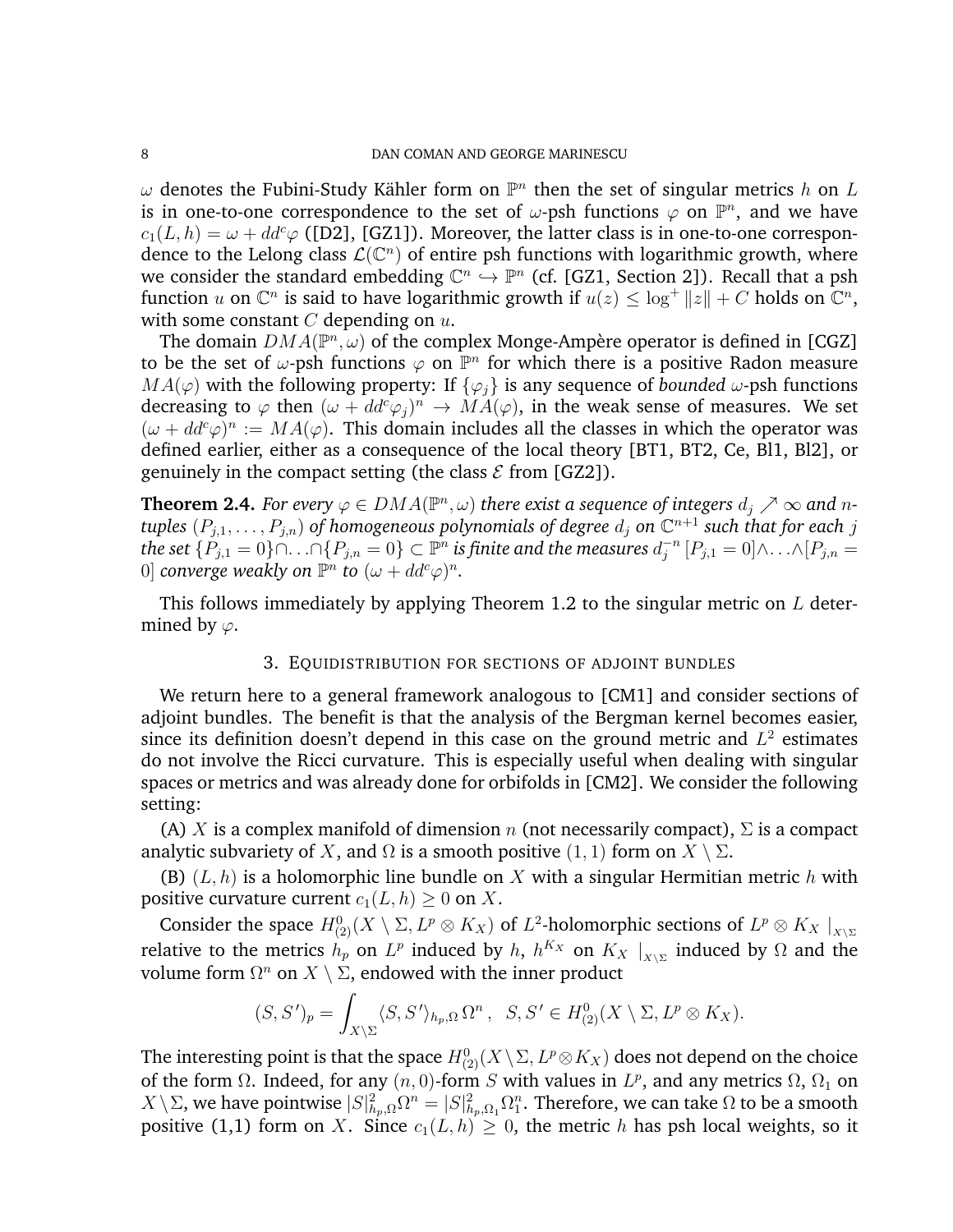is locally bounded below away from zero. Thus sections  $S \in H^0_{(2)}(X \setminus \Sigma, L^p \otimes K_X)$  are locally integrable on  $X$  (with respect to the Lebesgue measure). Skoda's lemma [MM1, Lemma 2.3.22] shows that sections in  $H^0_{(2)}(X\setminus\Sigma,L^p\otimes K_X)$  extend holomorphically to  $X,$ therefore  $H^0_{(2)}(X\setminus \Sigma, L^p\otimes K_X)\subset H^0(X, L^p\otimes K_X)$  and

$$
H_{(2)}^{0}(X \setminus \Sigma, L^{p} \otimes K_{X}) = H_{(2)}^{0}(X, L^{p} \otimes K_{X})
$$
  
= 
$$
\left\{ S \in H^{0}(X, L^{p} \otimes K_{X}) : \int_{X} |S|_{h_{p}, \tilde{\Omega}}^{2} \widetilde{\Omega}^{n} < \infty \right\},
$$

where  $\widetilde{\Omega}$  is any smooth positive (1, 1) form on X.

Let  $d_p := \dim H_{(2)}^0(X, L^p\otimes K_X) \in \mathbb{N}\cup \{\infty\}$  and let  $\{S_j^p\}$  $\{f_j^p\}_j$  be an orthonormal basis of  $H^0_{(2)}(X,L^p\otimes K_X).$  Denote by  $P_p$  the Bergman kernel function defined by

(5) 
$$
P_p(x) = \sum_{j=1}^{d_p} |S_j^p(x)|_{h_p,\Omega}^2, \quad |S_j^p(x)|_{h_p,\Omega}^2 := \langle S_j^p(x), S_j^p(x) \rangle_{h_p,\Omega}, \quad x \in X.
$$

We denote by  $\gamma_p$  the Fubini-Study current of the space  $H^0_{(2)}(X, L^p\otimes K_X),$  defined by

(6) 
$$
\gamma_p|_{U} = \frac{1}{2} dd^c \log \Big( \sum_{j=1}^{d_p} |s_j^p|^2 \Big), \ U \subset X \text{ open},
$$

where  $S_j^p = s_j^p$  $\frac{p}{j}e^{\otimes p}\otimes e',$  and  $e,$   $e'$  are local holomorphic frames for  $L,$   $K_X$  on  $U.$  As in [CM1, Lemma 3.2] (see also [MM2, (3.48)]) we see that the currents  $\gamma_p$  are independent of the choice of basis  $\{S_i^p\}$  $_j^p$ } and we have

$$
\frac{1}{p}\gamma_p = c_1(L, h) + \frac{1}{p}c_1(K_X, h^{K_X}) + \frac{1}{2p}dd^c \log P_p.
$$

By taking  $\Omega$  to be smooth on X, we have  $\frac{1}{p} c_1(K_X, h^{K_X}) \to 0$  locally uniformly as  $p \to \infty$ .

We denote by  $|S = 0|$  the current of integration (with multiplicities) over the analytic hypersurface  $\{S = 0\}$  determined by a nontrivial section  $S \in H^0(X, L^p \otimes K_X)$ . The Lelong-Poincaré equation reads

$$
\frac{1}{p}[S=0] = c_1(L, h) + \frac{1}{p}c_1(K_X, h^{K_X}) + \frac{1}{2p}dd^c \log |S|^2_{h_p, \Omega}.
$$

When  $X$  is compact, let  $\mathcal{S}^p$  be the unit sphere of  $(H_{(2)}^{0}(X, L^p\otimes K_X),\|\cdot\|_{L^2})$  and let  $\lambda_p$  be the normalized surface measure on  $\mathcal{S}^p$ . We denote by  $\lambda^k_p$  the product measure on  $(\mathcal{S}^p)^k$ . We also consider the probability space  $\mathcal{S}_\infty = \prod_{p=1}^\infty \mathcal{S}^p$  endowed with the probability measure  $\lambda_{\infty} = \prod_{p=1}^{\infty} \lambda_p$ .

**Theorem 3.1.** *Let*  $X$ ,  $\Sigma$ ,  $\Omega$ ,  $(L, h)$  *satisfy (A), (B) and assume that there exists an open set*  $G \subset X$  *such that*  $c_1(L, h)$  *is strictly positive on*  $G \setminus \Sigma$ *, i.e.*  $c_1(L, h) \geq \varepsilon \Omega$  *on*  $G \setminus \Sigma$ *, for some continuous function*  $\varepsilon$  :  $G \setminus \Sigma \longrightarrow (0, +\infty)$ .

*(i)* Assume that  $X \setminus \Sigma$  admits a complete Kähler metric. Then  $\frac{1}{n}$  $\frac{1}{p} \, \gamma_p \, \rightarrow \, c_1(L,h)$  weakly as  $\textit{currents on } G \textit{ and } \frac{1}{p} \log P_p \rightarrow 0 \textit{ in } L^{1}_{loc}(G,\Omega^n) \textit{, as } p\rightarrow \infty.$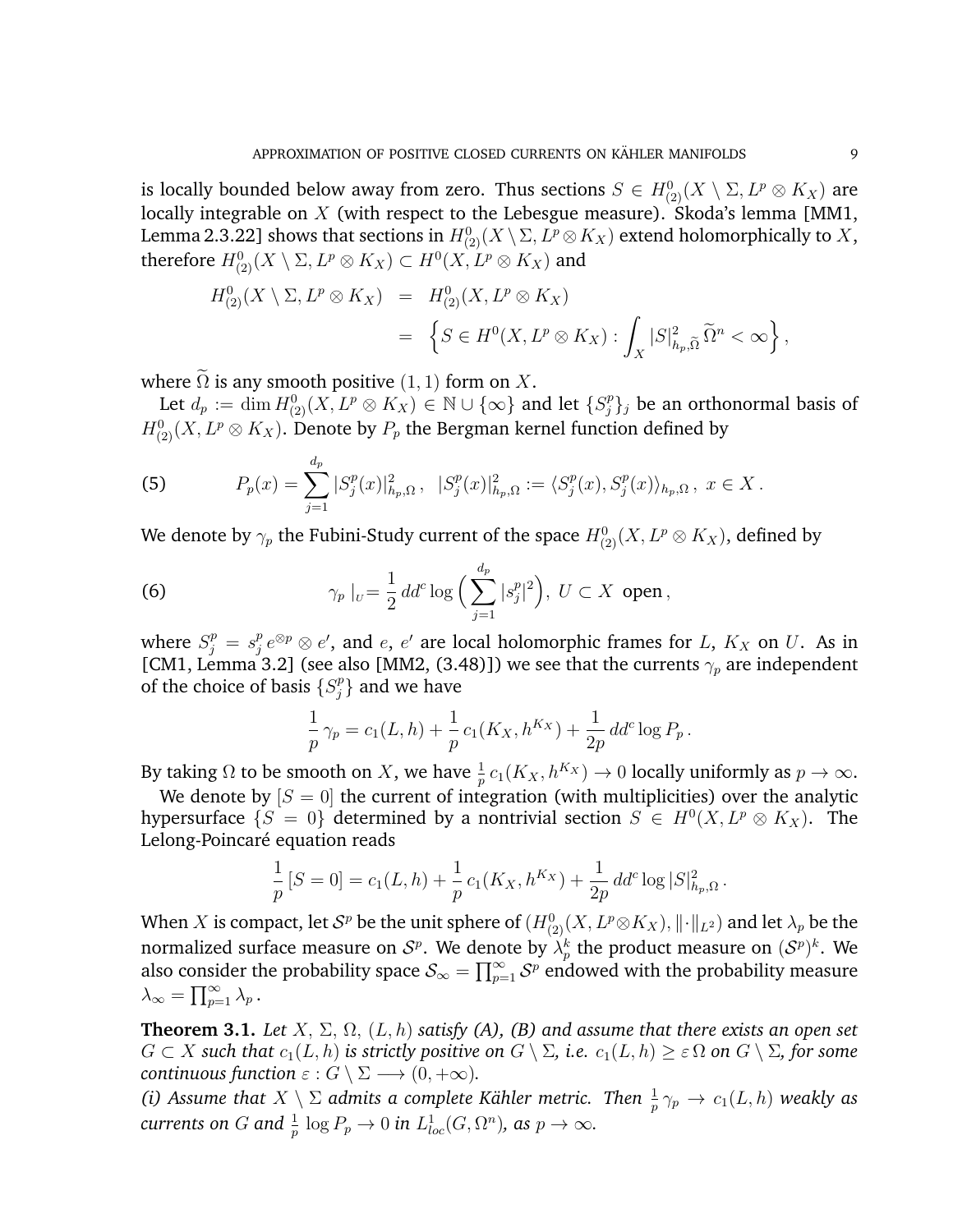*(ii)* Assume that X is a compact Kähler manifold. Then  $\frac{1}{n}$  $\frac{1}{p}\left[\sigma_p=0\right]\rightarrow c_1(L,h)$  weakly on  $G$ *as*  $p \to \infty$ *, for*  $\lambda_{\infty}$ *-a.e. sequence*  $\{\sigma_p\}_{p>1} \in S_{\infty}$ *.* 

*Proof.* To prove  $(i)$ , we repeat the proof of [CM2, Theorem 1.1], by replacing the orbifold regular locus  $X_{reg}^{orb}$  in loc. cit. by  $X\setminus\Sigma$  . The proof of  $(ii)$  is analogous to the proof of [CM2, Theorem 1.6].

Consider now the following condition:

(B')  $(L, h)$  is a holomorphic line bundle on X with a singular Hermitian metric h on X such that h is *continuous* on  $X \setminus \Sigma$  and  $c_1(L, h) \geq 0$  on X.

Proceeding as in the proof of Theorem [CM1, Theorem 1.1] we obtain the following:

**Theorem 3.2.** *Let*  $X$ ,  $\Sigma$ ,  $\Omega$ ,  $(L, h)$  *satisfy (A), (B') and assume that* 

(7) 
$$
\lim_{p \to \infty} \frac{1}{p} \log P_p(x) = 0, \text{ locally uniformly on } X \setminus \Sigma.
$$

*Then*  $\frac{1}{p} \gamma_p \to c_1(L, h)$  *weakly on* X*.* If, in addition,  $\dim \Sigma \leq n - k$  for some  $2 \leq k \leq n$ , then the currents  $\gamma^k$  and  $\gamma^k_p$  are well defined on  $X$ , respectively on each relatively compact neighborhood of  $\Sigma$ , for all  $p$  sufficiently large. Moreover,  $\frac{1}{p^k}\gamma_p^k\to \gamma^k$  weakly on  $X.$ 

By slight modifications of the proofs of [CM1, Theorems 1.2, 4.3] we obtain:

**Theorem 3.3.** Let  $X$ ,  $\Sigma$ ,  $\Omega$ ,  $(L, h)$  satisfy (A), (B'). Assume that X is compact,  $\dim \Sigma \leq$ n − k *for some* 1 ≤ k ≤ n*, and that* (7) *holds. Then, for all* p *sufficiently large:*

*(i)*  $[\sigma = 0] := [\sigma_1 = 0] \land ... \land [\sigma_k = 0]$  *is a well defined positive closed current of bidegree*  $(k, k)$  on *X*, for  $\lambda_p^k$ -a.e.  $\sigma = (\sigma_1, \ldots, \sigma_k) \in (\mathcal{S}^p)^k$ .

(*ii*) The expectation  $E_p^k[\sigma = 0]$  of the current-valued random variable  $\sigma \to [\sigma = 0]$ , given  $b$ y  $\langle E_p^k[\sigma=0],\varphi\rangle=\int_{(\mathcal{S}^p)^k}\langle[\sigma=0],\varphi\rangle\,d\lambda_p^k$ , where  $\varphi$  is a test form on  $X$ , is a well defined *current and*  $E_p^k[\sigma = 0] = \gamma_p^k$ *.* 

(*iii*) We have  $\frac{1}{p^k} E_p^k[\sigma = 0] \to \gamma^k$  as  $p \to \infty$ , weakly in the sense of currents on X.

**Theorem 3.4.** *Let*  $X$ ,  $\Sigma$ ,  $\Omega$ ,  $(L, h)$  *satisfy*  $(A)$ ,  $(B')$  *such that*  $X$  *is compact and* (7) *holds. Then*  $\frac{1}{p} [\sigma_p = 0] \to c_1(L, h)$  *as*  $p \to \infty$  *weakly on* X, for  $\lambda_\infty$ -a.e. sequence  $\{\sigma_p\}_{p \geq 1} \in \mathcal{S}_\infty$ .

Taking advantage of the fact that we work with adjoint bundles, we apply in the next result the analysis already used in [CM2] (especially the resolution of the ∂-equation on complete Kähler manifolds, cf.  $[CM2, §4.2-3]$ .

**Theorem 3.5.** *Let*  $X$ ,  $\Sigma$ ,  $\Omega$ ,  $(L, h)$  *satisfy (A), (B') and let*  $k \leq$  codim  $\Sigma$ *. Assume that*  $X \setminus \Sigma$ *admits a complete Kähler metric and*  $c_1(L, h)$  *is strictly positive on*  $X \setminus \Sigma$ *, i.e.*  $c_1(L, h) \geq \varepsilon \Omega$ *on*  $X \setminus \Sigma$ *, for some continuous function*  $\varepsilon : X \setminus \Sigma \longrightarrow (0, +\infty)$ *. Then* (7) *holds and the*  $conclusions of Theorem 3.2 hold.$  If, in addition,  $X$  is compact, then  $\frac{1}{p}\left[\sigma_p=0\right]\rightarrow c_1(L,h)$ *as*  $p \to \infty$  *weakly on X, for*  $\lambda_{\infty}$ -a.e. sequence  $\{\sigma_p\}_{p\geq 1} \in S_{\infty}$ *. Moreover, the conclusions of Theorem 3.3 hold.*

*Proof.* The locally uniform convergence (7) follows by showing the estimate [CM2, (12)] as in [CM2, Theorem 4.7], whereby  $X_{reg}^{orb}$  in loc. cit. is replaced by  $X \setminus \Sigma$ . Hence we can apply Theorems 3.3 and 3.4 in this situation.  $\square$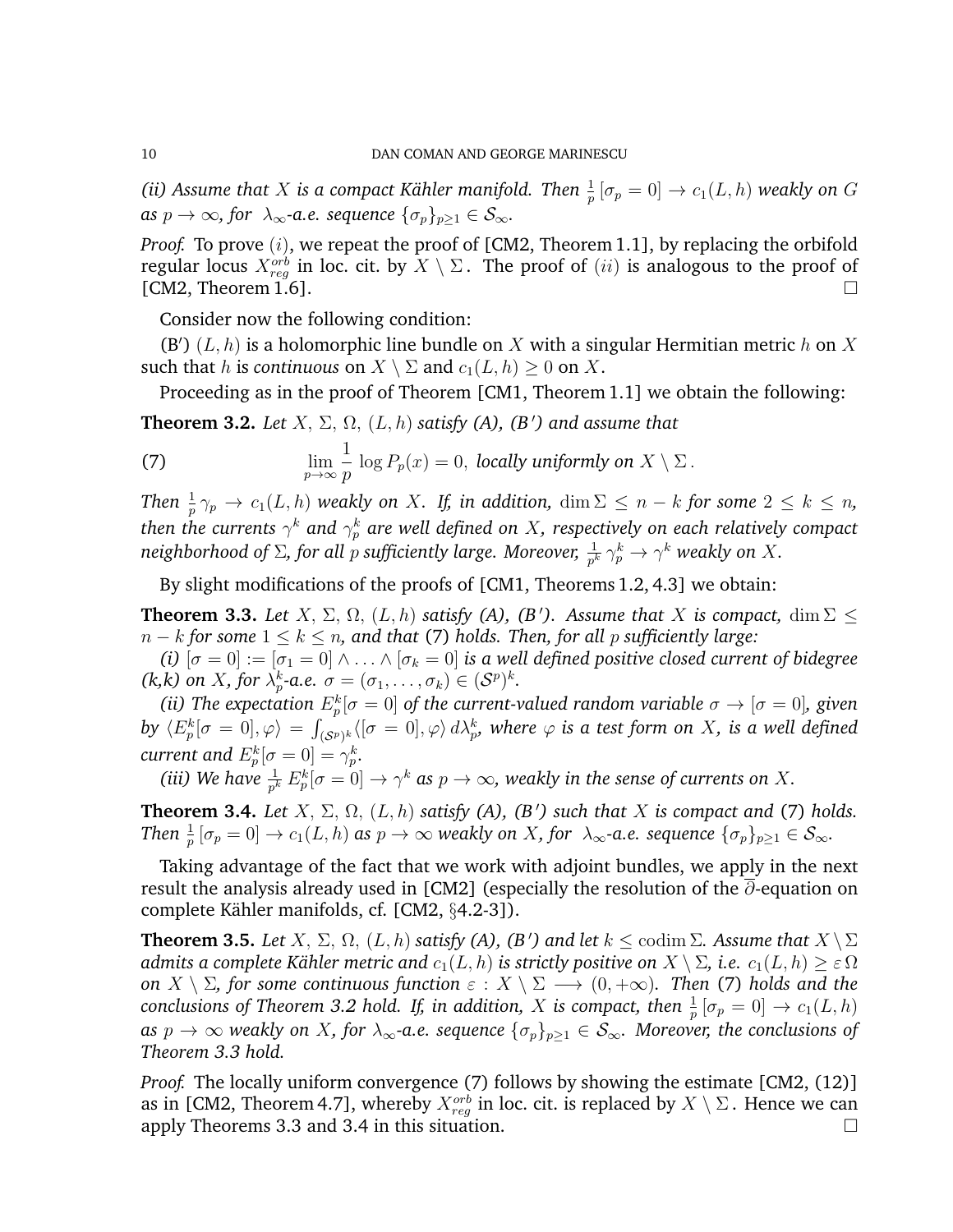*Proof of Theorem 1.4.* We repeat the proof of Theorem 1.1, working now with the spaces  $H^0_{(2)}(X,L^p\otimes K_X)$  of  $L^2$ -holomorphic sections of adjoint bundles, and using Theorem 3.5 instead of [CM1, Theorem 5.4] in Step 2 of the proof. Note that  $X \setminus \Sigma$  admits a complete Kähler metric since X is a compact Kähler manifold (cf. [O]; see also [CM2, Lemma 4.91).  $\square$ 

Along the same lines as above, there are versions of [CM1, Theorems 6.19, 6.21] for  $n$ -forms.

**Theorem 3.6.** Let X be a 1-convex manifold and  $\Sigma \subset X$  be the exceptional set of X. Let  $(L, h)$  be a holomorphic line bundle on X with singular metric h such that  $c_1(L, h) > 0$ *on X*,  $c_1(L, h)$  *is strictly positive on*  $X \setminus \Sigma$ , and  $h \mid_{X \setminus \Sigma}$  *is continuous. Then* (7) *holds. In* particular, the conclusions of Theorem 3.2 hold for the spaces  $H^0_{(2)}(X, L^p\otimes K_X).$ 

*Proof.* Indeed,  $X \setminus \Sigma$  admits a complete Kähler metric, so this is an immediate application of Theorem 3.5.  $\Box$ 

**Remark 3.7.** If we suppose only that  $c_1(L, h)$  is strictly positive in a neighborhood of  $\Sigma$ , we can modify the metric h by  $he^{-A\rho}$ , where  $\rho$  is the exhaustion function of X and A is an appropriate constant, so that the curvature of the line bundle  $(L, he^{-A\rho})$  becomes positive on the whole  $X \setminus \Sigma$ . Thus  $\frac{1}{p} \gamma_p \to c_1(L, he^{-A\rho}) = c_1(L, h) + A \, dd^c\varphi$  as  $p \to \infty$  on X.

### **REFERENCES**

- [BT1] E. Bedford and B. A. Taylor, *The Dirichlet problem for a complex Monge-Ampère equation*, Invent. Math. **37** (1976), 1–44.
- [BT2] E. Bedford and B. A. Taylor, *A new capacity for plurisubharmonic functions*, Acta Math. **149** (1982), 1–40.
- [Bl1] Z. Błocki, On the definition of the Monge-Ampère operator in  $\mathbb{C}^2$ , Math. Ann. **328** (2004), 415–423.
- [Bl2] Z. Błocki, *The domain of definition of the complex Monge-Amp`ere operator*, Amer. J. Math. **128** (2006), 519–530.
- [BK] Z. Błocki and S. Kołodziej, *On regularization of plurisubharmonic functions on manifolds*, Proc. Amer. Math. Soc. **135** (2007), 2089–2093.
- [Ce] U. Cegrell, *The general definition of the complex Monge-Amp`ere operator*, Ann. Inst. Fourier (Grenoble) **54** (2004), 159–179.
- [CGZ] D. Coman, V. Guedj, and A. Zeriahi, *Domains of definition of Monge-Amp`ere operators on compact Kahler manifolds ¨* , Math. Z. **259** (2008), 393–418.
- [CM1] D. Coman and G. Marinescu, *Equidistribution results for singular metrics on line bundles*, preprint available at arXiv:1108.5163.
- [CM2] D. Coman and G. Marinescu, *Convergence of Fubini-Study currents for orbifold line bundles*, preprint available at arXiv:1210.5604.
- [D1] J.-P. Demailly, *Courants positifs extrˆemaux et conjecture de Hodge*, Invent. Math. **69** (1982), 347– 374.
- [D2] J.-P. Demailly, *Singular Hermitian metrics on positive line bundles*, in *Complex algebraic varieties (Bayreuth, 1990)*, Lecture Notes in Math. 1507, Springer, Berlin, 1992, 87–104.
- [D3] J.-P. Demailly, *Regularization of closed positive currents and intersection theory*, J. Algebraic Geom. **1** (1992), 361–409.
- [D4] J.-P. Demailly, *Monge-Ampère operators, Lelong numbers and intersection theory*, in *Complex analysis and geometry*, Plenum, New York, 1993, 115–193.